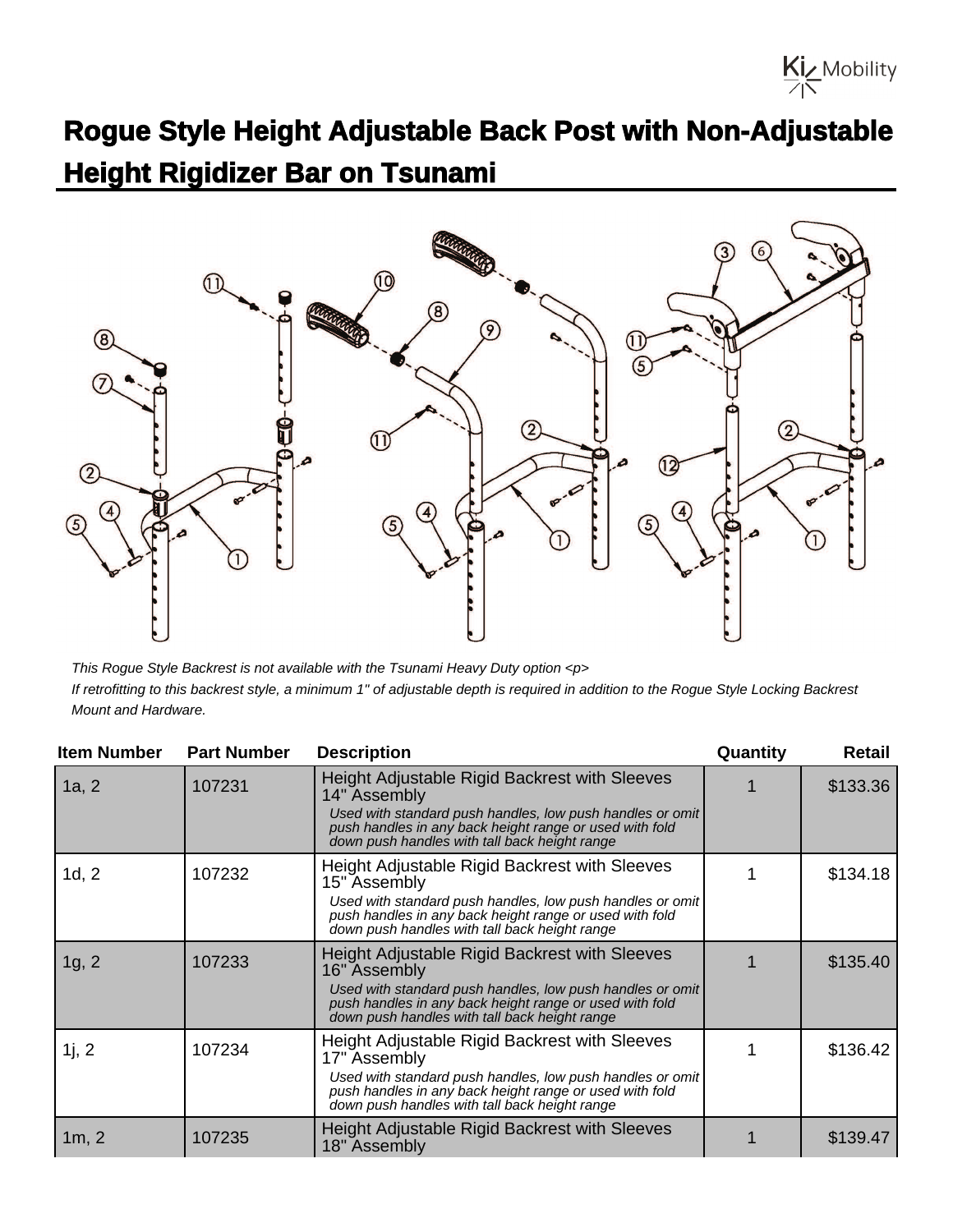| <b>Item Number</b> | <b>Part Number</b> | <b>Description</b>                                                                                                                                                                                                                     | Quantity | <b>Retail</b> |
|--------------------|--------------------|----------------------------------------------------------------------------------------------------------------------------------------------------------------------------------------------------------------------------------------|----------|---------------|
|                    |                    | Used with standard push handles, low push handles or omit<br>push handles in any back height range or used with fold<br>down push handles with tall back height range                                                                  |          |               |
| 1p, 2              | 107236             | Height Adjustable Rigid Backrest with Sleeves<br>19" Assembly<br>Used with standard push handles, low push handles or omit<br>push handles in any back height range or used with fold<br>down push handles with tall back height range | 1        | \$140.29      |
| 1s, 2              | 107237             | Height Adjustable Rigid Backrest with Sleeves<br>20" Assembly<br>Used with standard push handles, low push handles or omit<br>push handles in any back height range or used with fold<br>down push handles with tall back height range | 1        | \$141.31      |
| 3, 5, 11, 12a      | 110363             | Fold Down Push Handle Assembly, Height<br>Adjustable, Short<br>Used with short back height range                                                                                                                                       | 1        | \$76.90       |
| 3, 5, 11, 12b      | 107211             | Fold Down Push Handle Assembly, Height<br>Adjustable, Medium<br>Used with medium back height range                                                                                                                                     | 1        | \$76.90       |
| 3, 5, 11, 12c      | 107212             | Fold Down Push Handle Assembly, Height<br>Adjustable, Tall<br>Used with tall back height range                                                                                                                                         | 1        | \$76.90       |
| 7a, 8              | 110360             | Straight Upper Back Tube Assembly, Short<br>Use with short back height range                                                                                                                                                           | 1        | \$16.40       |
| 7b, 8              | 110361             | Straight Upper Back Tube Assembly, Medium<br>Used with medium back height range                                                                                                                                                        | 1        | \$15.92       |
| 7c, 8              | 110362             | Straight Upper Back Tube Assembly, Tall<br>Used with tall back height range                                                                                                                                                            | 1        | \$15.92       |
| 8, 9a, 10a         | 502602             | Standard Push Handle Assembly, Short<br>Used with short back height range                                                                                                                                                              | 1        | \$34.24       |
| 8, 9b, 10a         | 107225             | Standard Push Handle Assembly, Medium<br>Used with medium back height range                                                                                                                                                            | 1        | \$34.24       |
| 8, 9c, 10a         | 107227             | Standard Push Handle Assembly, Tall<br>Used with tall back height range                                                                                                                                                                | 1        | \$34.24       |
| 8, 9d, 10b         | 107205             | Low Profile Push Handle Assembly, Short<br>Used with short back height range                                                                                                                                                           | 1        | \$35.51       |
| 8, 9e, 10b         | 107226             | Low Profile Push Handle Assembly, Medium<br>Used with medium back height range                                                                                                                                                         | 1        | \$35.51       |
| 8, 9f, 10b         | 107228             | Low Profile Push Handle Assembly, Tall<br>Used with tall back height range                                                                                                                                                             | 1        | \$35.51       |
| 1a                 | 003721             | Rigid Backrest, 8.063", 14" Wide<br>Used with standard push handles, low push handles or omit<br>push handles in any back height range or used with fold<br>down push handles with tall back height range                              | 1        | \$117.69      |
| 1 <sub>b</sub>     | 108674             | Rigid Backrest, 6.063", 14" Wide                                                                                                                                                                                                       | 1        | \$117.69      |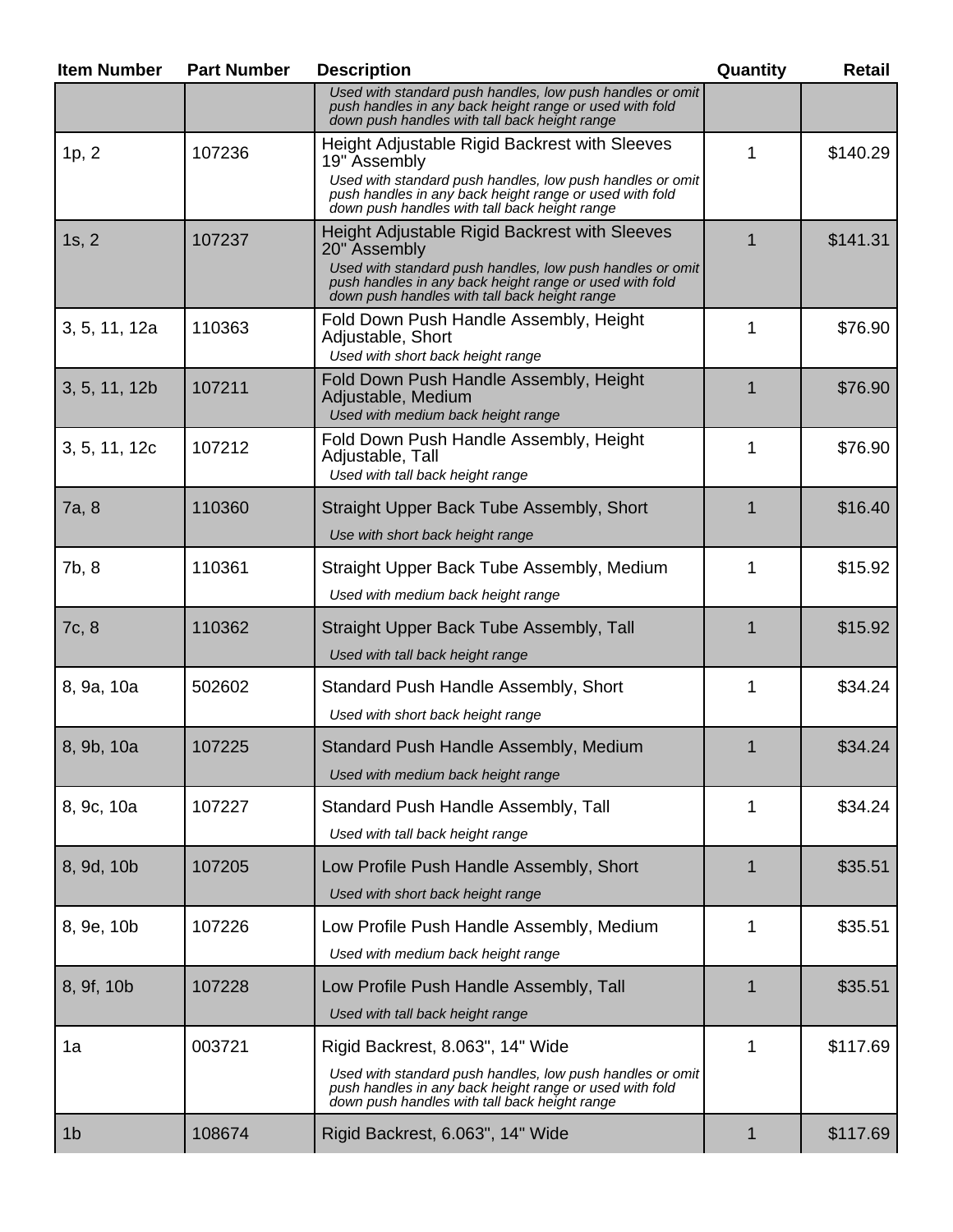| <b>Item Number</b> | <b>Part Number</b> | <b>Description</b>                                                                                                                                                    | Quantity | Retail   |
|--------------------|--------------------|-----------------------------------------------------------------------------------------------------------------------------------------------------------------------|----------|----------|
|                    |                    | Used with fold down push handles with short back height<br>range                                                                                                      |          |          |
| 1c                 | 108661             | Rigid Backrest, 7.063", 14" Wide                                                                                                                                      | 1        | \$117.69 |
|                    |                    | Used with fold down push handles with medium back height<br>range                                                                                                     |          |          |
| 1 <sub>d</sub>     | 003722             | Rigid Backrest, 8.063", 15" Wide                                                                                                                                      | 1        | \$118.45 |
|                    |                    | Used with standard push handles, low push handles or omit<br>push handles in any back height range or used with fold<br>down push handles with tall back height range |          |          |
| 1e                 | 108675             | Rigid Backrest, 6.063", 15" Wide                                                                                                                                      | 1        | \$118.45 |
|                    |                    | Used with fold down push handles with short back height<br>range                                                                                                      |          |          |
| 1 <sub>f</sub>     | 108662             | Rigid Backrest, 7.063", 15" Wide                                                                                                                                      | 1        | \$118.45 |
|                    |                    | Used with fold down push handles with medium back height<br>range                                                                                                     |          |          |
| 1g                 | 003723             | Rigid Backrest, 8.063", 16" Wide                                                                                                                                      | 1        | \$119.59 |
|                    |                    | Used with standard push handles, low push handles or omit<br>push handles in any back height range or used with fold<br>down push handles with tall back height range |          |          |
| 1 <sub>h</sub>     | 108676             | Rigid Backrest, 6.063", 16" Wide                                                                                                                                      | 1        | \$119.59 |
|                    |                    | Used with fold down push handles with short back height<br>range                                                                                                      |          |          |
| 1i                 | 108663             | Rigid Backrest, 7.063", 16" Wide                                                                                                                                      | 1        | \$119.59 |
|                    |                    | Used with fold down push handles with medium back height<br>range                                                                                                     |          |          |
| 1j                 | 003724             | Rigid Backrest, 8.063", 17" Wide                                                                                                                                      | 1        | \$120.55 |
|                    |                    | Used with standard push handles, low push handles or omit<br>push handles in any back height range or used with fold<br>down push handles with tall back height range |          |          |
| 1 <sub>k</sub>     | 108677             | Rigid Backrest, 6.063", 17" Wide                                                                                                                                      | 1        | \$120.55 |
|                    |                    | Used with fold down push handles with short back height<br>range                                                                                                      |          |          |
| 11                 | 108664             | Rigid Backrest, 7.063", 17" Wide                                                                                                                                      | 1        | \$120.55 |
|                    |                    | Used with fold down push handles with medium back height<br>range                                                                                                     |          |          |
| 1 <sub>m</sub>     | 003725             | Rigid Backrest, 8.063", 18" Wide                                                                                                                                      | 1        | \$123.40 |
|                    |                    | Used with standard push handles, low push handles or omit<br>push handles in any back height range or used with fold<br>down push handles with tall back height range |          |          |
| 1n                 | 108678             | Rigid Backrest, 6.063", 18" Wide                                                                                                                                      | 1        | \$123.40 |
|                    |                    | Used with fold down push handles with short back height<br>range                                                                                                      |          |          |
| 1 <sub>O</sub>     | 108665             | Rigid Backrest, 7.063", 18" Wide                                                                                                                                      | 1        | \$123.40 |
|                    |                    | Used with fold down push handles with medium back height<br>range                                                                                                     |          |          |
| 1 <sub>p</sub>     | 003726             | Rigid Backrest, 8.063", 19" Wide                                                                                                                                      | 1        | \$124.18 |